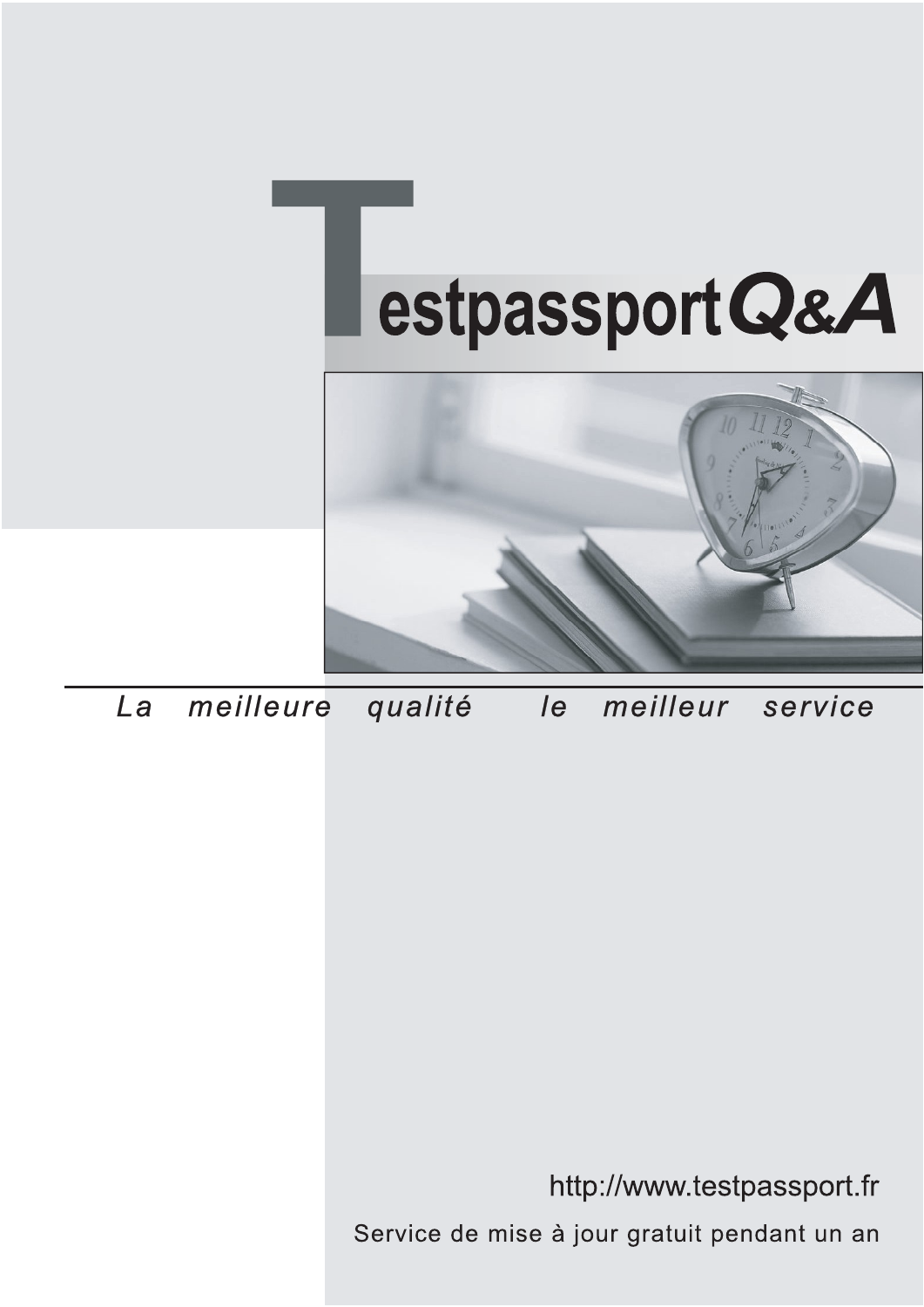## **Exam** : **1K0-002**

## **Title** : CVE-2

## **Version** : DEMO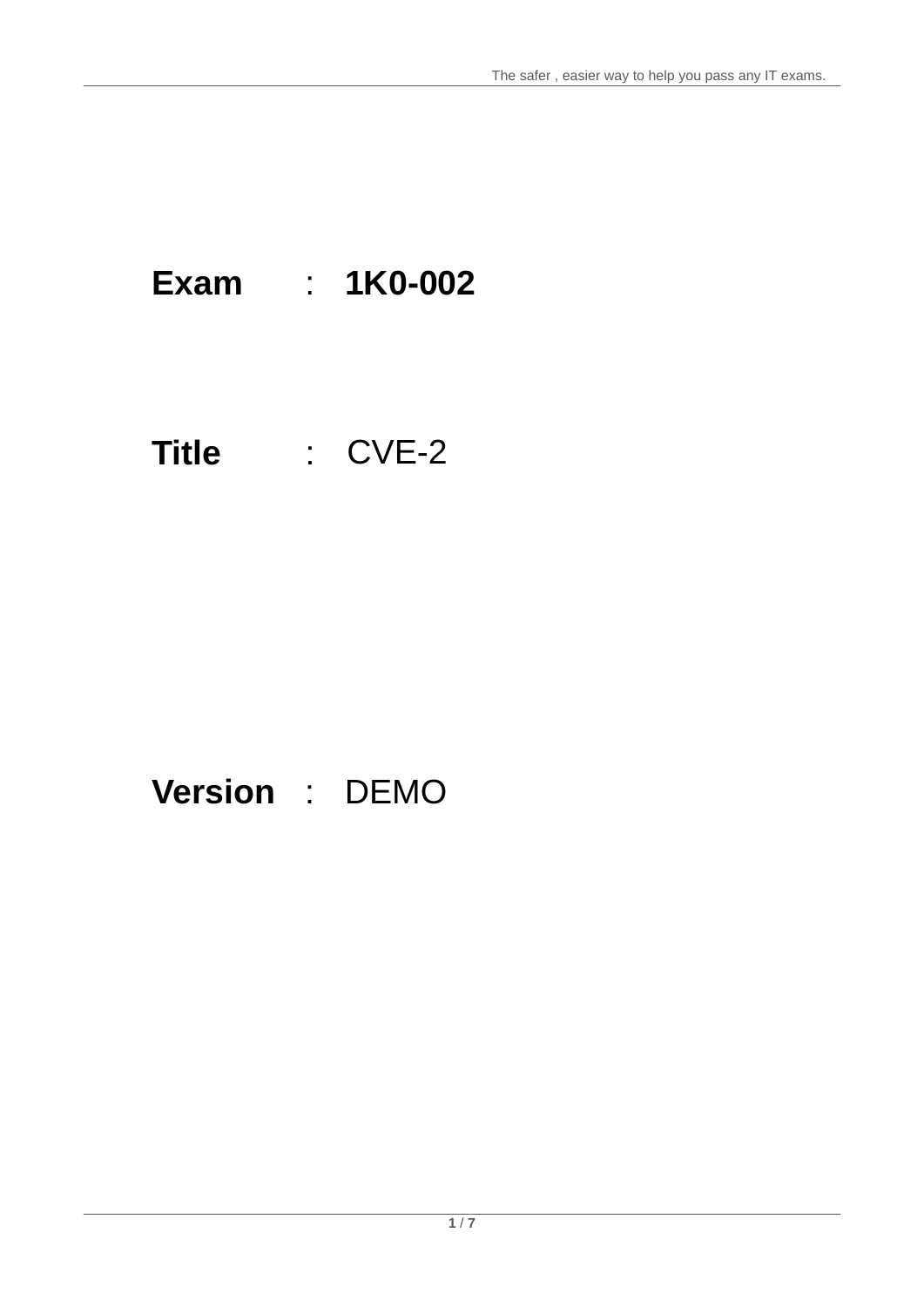1. Which of the following describes audio analog clipping?

A.A distorted signal voltage from a microphone after passing through an amplifier with excessive gain applied. And the contract of the contract of the contract of the contract of the contract of the contract of the contract of the contract of the contract of the contract of the contract of the contract of the contract of t

B.An accurate signal voltage from a microphone after passing through an amplifier without any gain applied. And the contract of the contract of the contract of the contract of the contract of the contract of the contract of the contract of the contract of the contract of the contract of the contract of the contract of t

C.Audio amplifiers with too high an impedance.

D.A clean signal passed through an Audio amplifier with excessive AC line voltage.

Answer: A

2. High Definition Video is best described as

A.Video Signal that consists of luminance scan interlaced lines.

B.Video Signal made up of 8X8 blocks of pixels.

C.Video signal that represents 720 lines of pixels, progressively scanned.

D.Video Signal made up of 40X40 macroblocks pixels.

Answer: C

3. The term "Full Motion Video" typically refers to a transmission of video at which rate?

A.Video Frames at a rate of less than 10 per second

B.Video Frames at a rate of greater than 100 per second

C.Video Frames at a rate of less than 24 per second

D.Video Frames at a rate of 24 or more per second

Answer: D

4. What are two other names for a Frame Relay Network?

A.RS-232

B.V.35

C.Broadband

D.Virtual Private Network

E.802.3 Medium Access Control Network

Answer: CD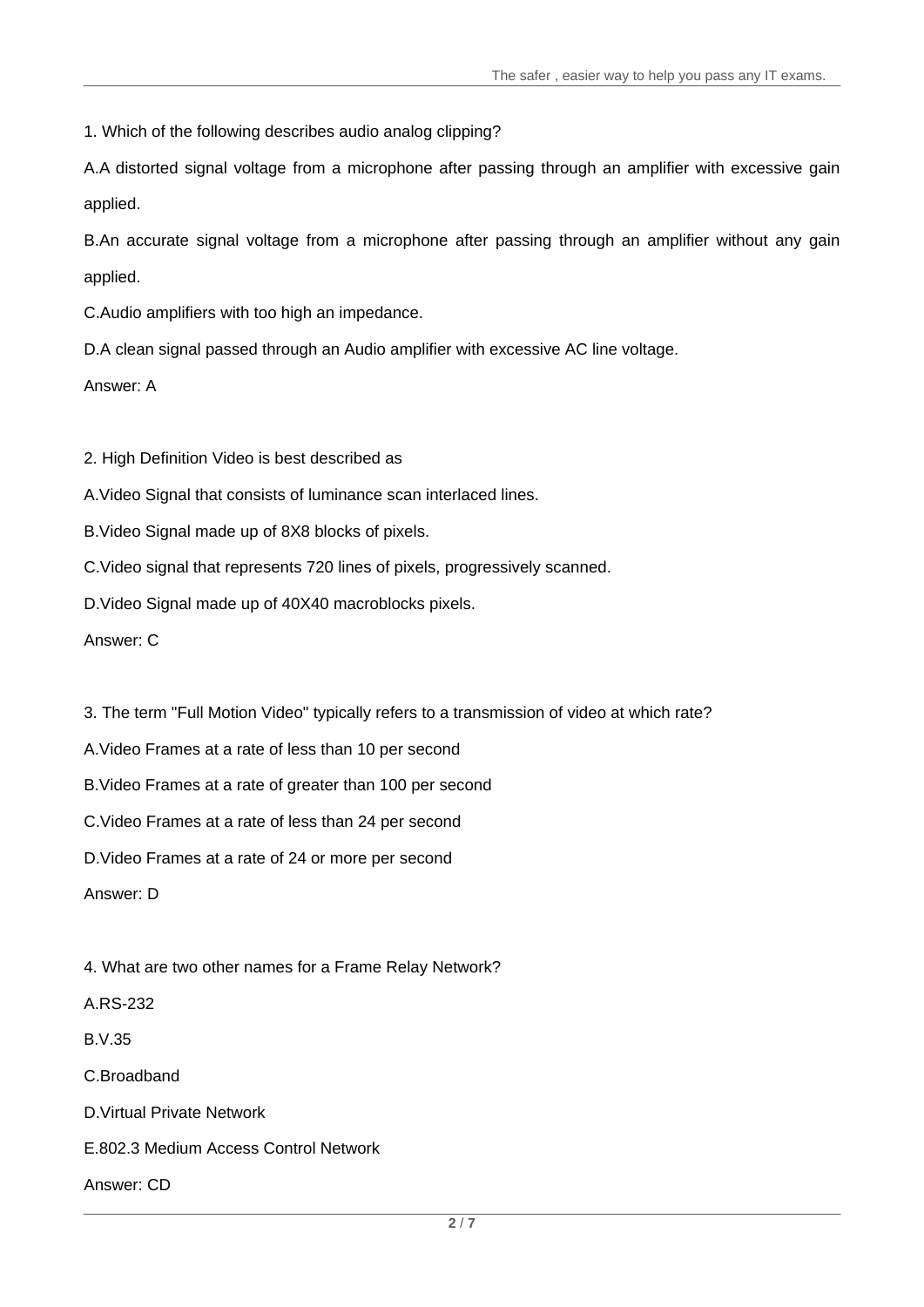5. Multiplexers using HSD interfaces are DCE Interfaces that provide which three signals?

A.Transmit Data

B.Receive Data

C.Request to Send

D.Data Carrier Detect (RLSD)

E.TX Clock and TX Data

F.TX Clock and RX Clock

Answer: BDF

6. Which of the following is Line Coding used for Primary Rate T1?

A.BRTZ-AMI

B.B7S

C.HDB3 and the contract of the contract of the contract of the contract of the contract of the contract of the contract of the contract of the contract of the contract of the contract of the contract of the contract of the

D.B8ZS

E.Pulse Stuffing

Answer: D

7. Local Area Network Metallic Interfaces are

A.connection oriented, point to point connectivity only.

B.unshared network that serves unlimited endpoints.

C.connectionless oriented connectivity, shared network that serves limited distances.

D.connectionless oriented connectivity, shared network that serves unlimited distances.

E.C and D

F.All of the above

Answer: C

8. E1 framing has a bit structure of how many bits per frame?

Clue Full metallic E1 speed divided by 8KHz Stratum timing.

A.200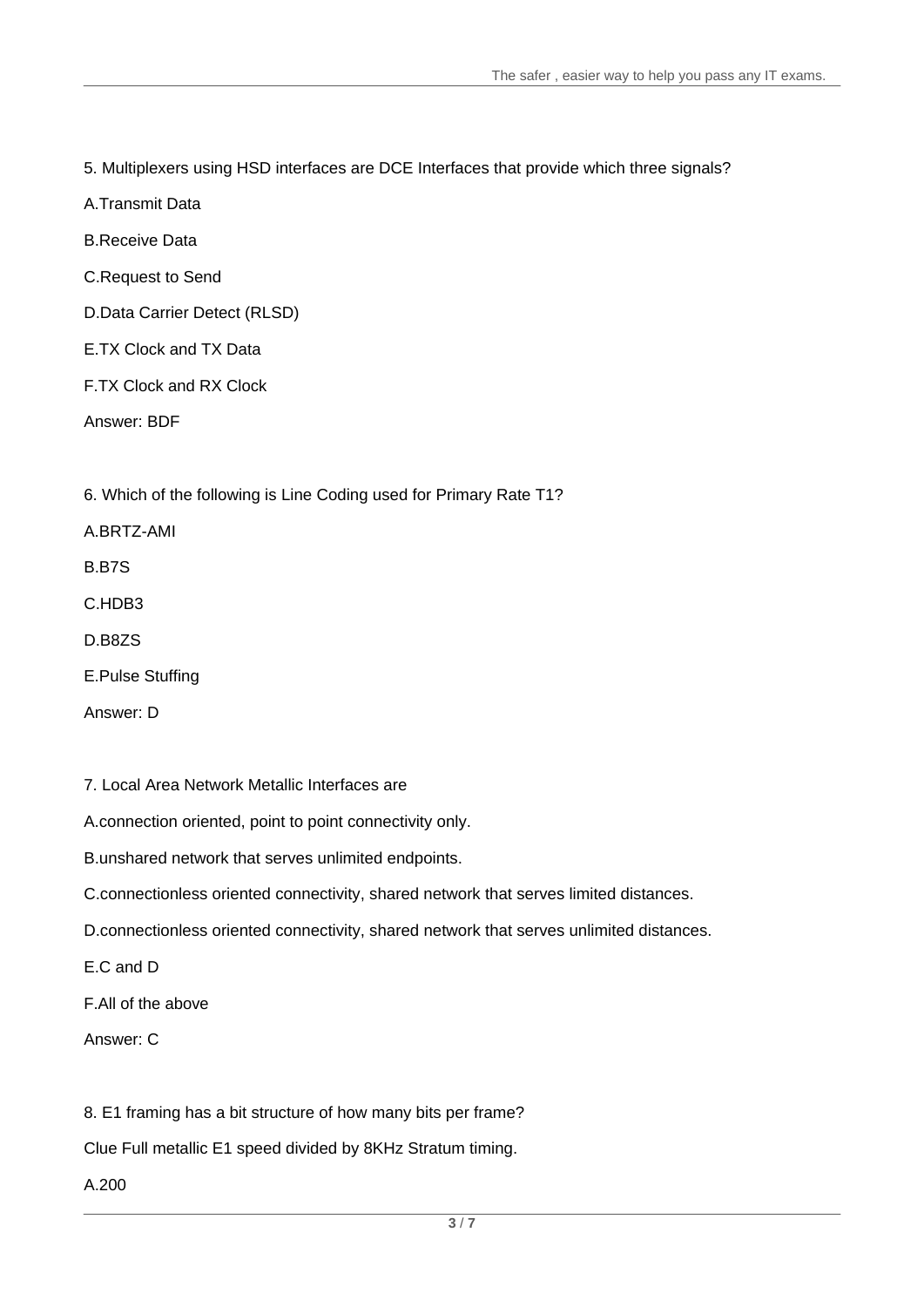B.240

C.256

D.300

Answer: C

9. Which of the following describes the activity for which a RTCP is used?

A.Transport Task for Communication of Audio and Video over IP

B.Transport Task of Simple Network Management Protocol

C.Network Statistics of Media Channels between Videoconferencing Hardware

D.Network Statistics of Media Channels between Routers

E.Network Statistics of Media Channels between Gatekeepers

Answer: C

10. Which of the following are Call Establishment packets? (Select three of the following options.)

- A.Receiver Ready
- B.Disconnect Request
- C.Release Request

D.Setup

E.Connect Acknowledged

F.Receiver Not Ready

G.Alerting

H.Release Complete

Answer: DEG

11. Which of the following is the Protocol RAS used by the H.323 Gatekeeper?

A.Registration, Alerting, and Status of H.323 Terminals

B.Registration, Access, and Status of H.323 Terminals

C.Registration, Activation, and Status of H.323 Terminals

D.Registration, Admission, and Status of H.323 Terminals

Answer: D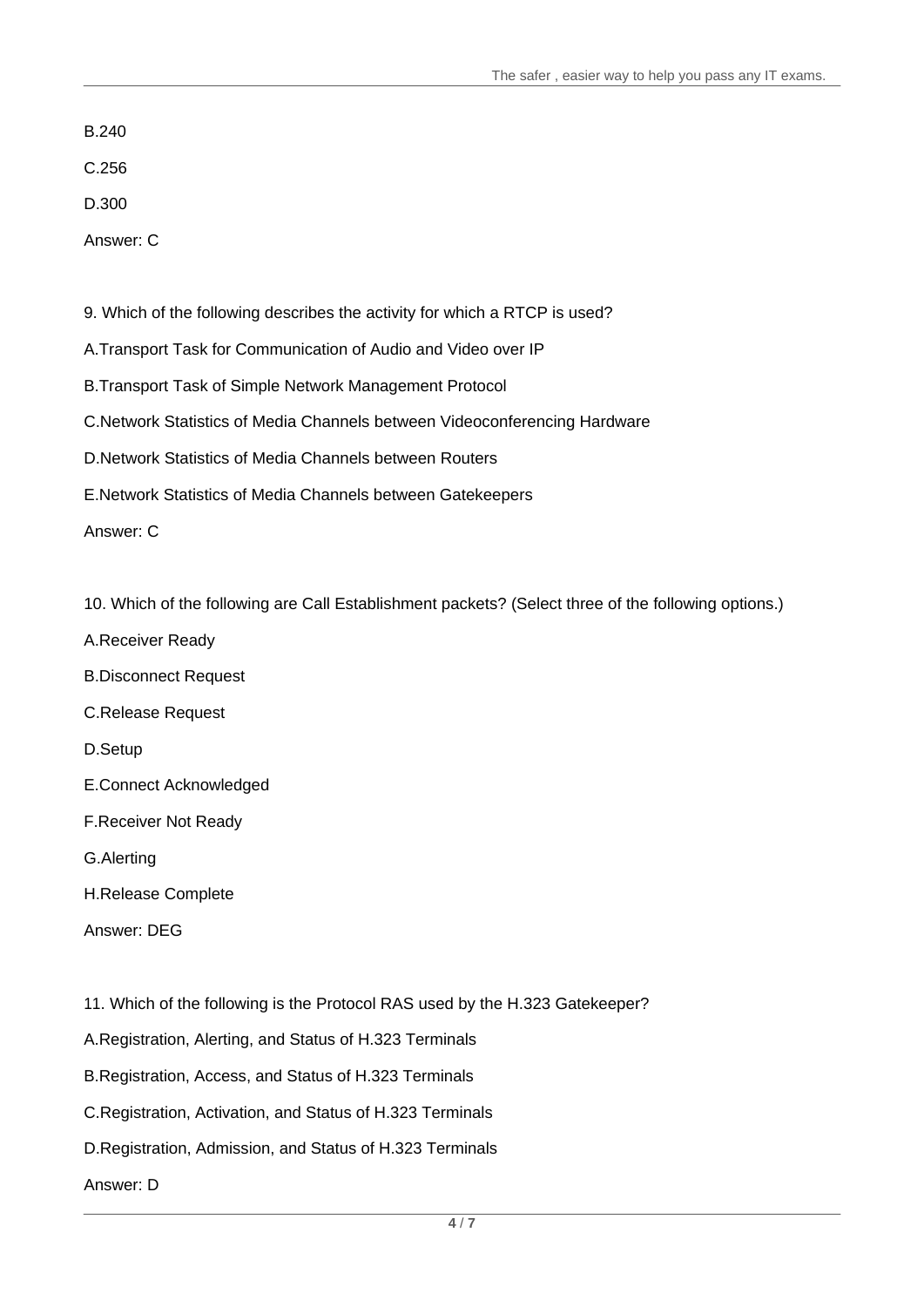12. Which of the following is the channel used to carry the Audio for H.320 Terminals?

A.Channel 6

B.Channel 4

C.Channel 3

D.Channel 2

E.Channel 1

Answer: E

13. Which audio coding standards are described by H.323?

A.G.711, G.721, G.722, and G.723

B.G.711, G.722, G.728, and G.726

C.G.711, G.722, G.728, G.723.1, and G.729

D.G.711, G.722, G.728, and G.723.1

Answer: C

14. Which audio coding uses 8 Kbps?

A.G.711

B.G.722

C.G.729

D.G.728

E.G.722.1

Answer: C

15. A telephone call over the Public Switched Telephone Network is what type of quality?

A.Narrow band audio

B.Center band audio

C.Wide band audio

D.CD quality audio

Answer: A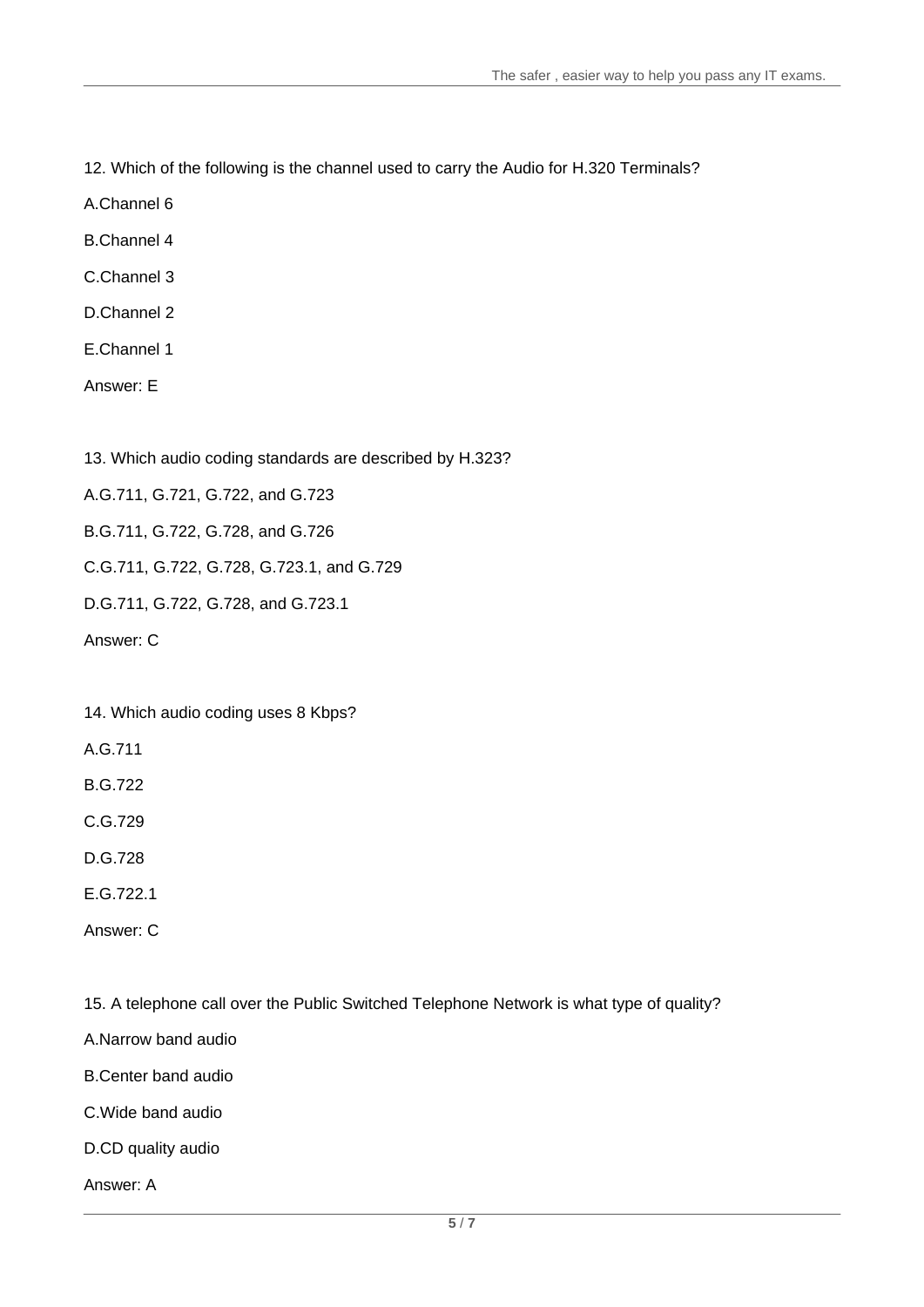- 16. How is noise measured?
- A.Volume
- B.Distance
- C.Amplitude
- D.Impedance
- Answer: AC

17. Pick the best match; Audio "Critical Distance" is a definition that relates to:

A.Distance between the audio amplifier inputs and room microphone

B.Distance between the person speaking and the microphone used

- C.Distance between the video display monitor and camera
- D.Distance between the walls, floor to ceiling, and doorways

Answer: B

- 18. When required, improperly matched impedance will cause problems with
- A.Audio signal levels
- B.feedback frequency filtering
- C.room acoustics
- D.all of the above
- Answer: A

19. Which of the following correctly describes typical audio phantom power?

A.48 volts DC applied to a telephone circuit center pair used to provide power to the telephone set B.12 volts DC applied to the tip and ring of a TRS connector used to power amplified headphones C.A DC voltage applied to the center pin of an RCA type connector used to power remote pre-amplifiers D.A DC voltage applied to pins 2 and 3 of an XLR connector returning through pin 1, used to power microphones

Answer: D